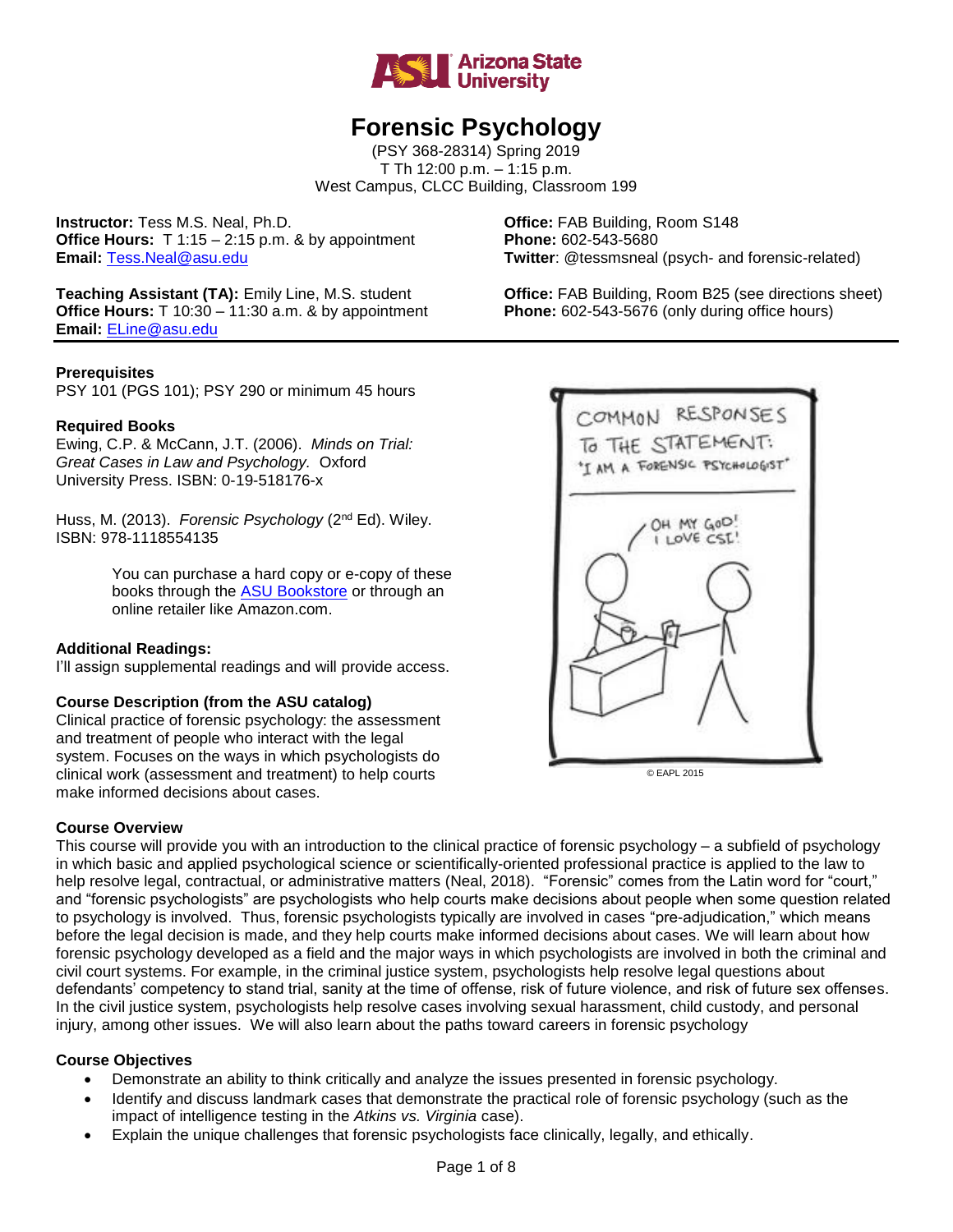

- Apply the concepts learned in the course to current real-life cases.
- Discover how to become a forensic psychologist and identify various careers in forensic psychology.

| Learning Outcomes. You will:                                                                       | <b>Assessment</b>                                                              |
|----------------------------------------------------------------------------------------------------|--------------------------------------------------------------------------------|
| 1. Demonstrate knowledge of forensic psychology<br>and an ability to apply what you have learned.  | 1. Exams, in-class activities, reading questions, and class<br>discussions.    |
| 2. Engage in exercises that facilitate immediate<br>application of new knowledge to a new context. | 2. In-class activities and reading question assignments.                       |
| 3. Practice and refine writing skills.                                                             | 3. Reading question assignments and the in-class<br>assignments with feedback. |
| 4. Develop a basic familiarity with the process of<br>psychological research.                      | 4. Research exposure requirement.                                              |

#### **Class Format**

This paragraph contains secret information that will only be helpful to *homo sapiens* (i.e., humans). If you are not a member of this group, feel free to skip this paragraph. Research indicates that people learn material better and retain it longer when they actively participate in the learning process, so I encourage you to do just that. You will not learn as much by sitting in your classes passively listening to teachers and mindlessly reading the text or memorizing definitions. I strongly encourage you to talk about what you are learning with others, write about it, relate it to past experiences, and apply it to your daily life. To encourage this kind of learning, we will be asking questions, engaging each other in conversation, watching videos clips of people showing the symptoms of the disorders we learn about and discussing the legal and ethical issues involved in these cases, and reading voraciously. Please note that classes will not always closely follow the books. Although I will discuss some of the concepts covered in the books, most class time is intended to get you more involved with the material and to give you additional information. Thus, we'll do a variety of things in class: lectures, small group discussions and activities, classroom exercises and demonstrations, brief writing assignments, and videos among other things.

#### **Course Requirements**

- 1. **Attendance and Participation:** Classroom attendance and regular participation are fundamental to your success in this course. Active participation in classroom discussions will improve the quality of the course for everyone, and has also been demonstrated to improve learning. Attendance is important for a number of reasons. For one, it's impossible to learn from class discussions and activities if you're not in class. Class notes will tell you facts… class attendance will enable you to synthesize those facts into new knowledge that will transfer into many other areas (such as better understanding other classes and even your ability to critically evaluate T.V. commercials). In addition, class time provides an ideal opportunity to raise questions and ask for clarification. Please take discussions, activities, and writing assignments seriously and ask questions. You should also ask questions. Oh yeah, did I mention to ask questions? I will do my best to answer them, and if I can't, I'll find the answer.
	- a. **Tardiness: Please be on time.** It's a simple matter of professionalism and courtesy. If you are late, enter quietly and sit in the back to minimize disruption. Consistently walking into class late is disruptive and disrespectful to me and to your fellow students. Besides, being on time is on fleek*.*
	- b. **Policy:** Attendance is expected and necessary in order for you to do well in this class, though formal attendance will not be taken. Your in-class participation will be vital to not only your ability to learn and enjoy this class, but also your letter grade. In lieu of passing around a sheet everyday, there will be unannounced in-class activities and assignments that count toward your grade, and I will pay attention to who pays attention. For details, check out the list of Assignments below.
- 2. **Assigned Readings and Reading Questions (10%):** Forensic psychology is a fascinating application of psychology every single day in courtrooms around the world. To help you learn to understand how psychologist help inform legal decisions, you will be reading the assigned readings and answering reading questions as "homework" on selected topics. (This is also a way to help you digest the material.) I will provide reading prompts/questions for 10 of the assigned readings. You need to complete all 10 of these assignments for full credit (each is worth 1% of your final grade). Your responses must be submitted before class through Canvas. Handwritten and late responses will not be accepted. These assignments cannot be emailed to me or made up later (except for excused absences related to religious observances/practices [\(ACD 304–04\)](http://www.asu.edu/aad/manuals/acd/acd304-04.html) or university sanctioned events/activities [\(ACD 304–02\)](http://www.asu.edu/aad/manuals/acd/acd304-02.html). The majority of these assignments will ask you to focus on a topic from the section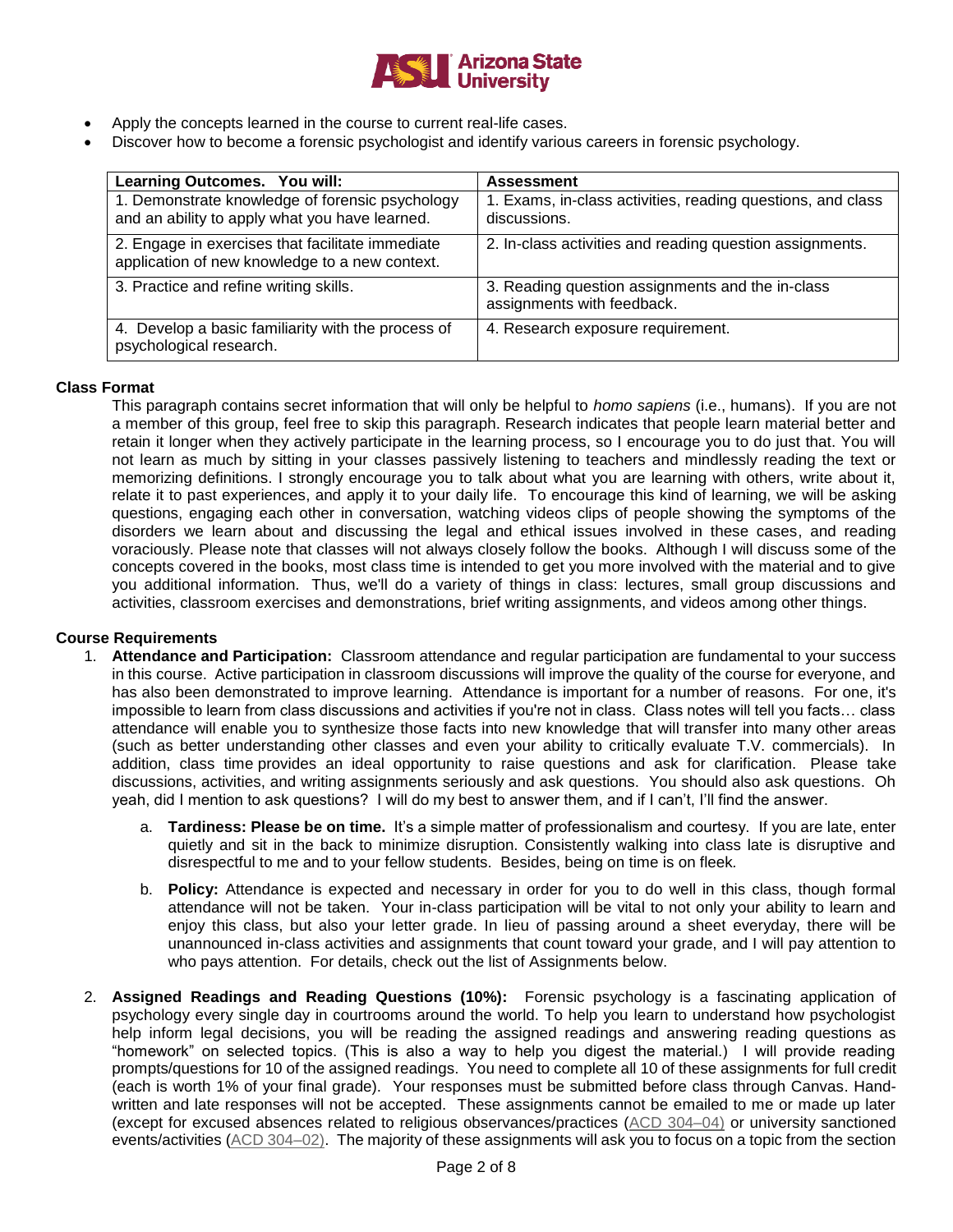

and explain an example of the concept in real life. So, for example, when we cover the "Not Guilty by Reason of Insanity" defense, I might ask you to find a current or recent news story about a defendant claiming this defense, and to analyze the information available about the defendant's mental state at the time of the crime – what information is consistent with mental illness and inability to recognize right from wrong, and what information is inconsistent with those criteria? In grading these assignments, I will look for a concise, accurate, and sophisticated analysis based on the reading material. And oh yeah – the material covered in our course is often both thought provoking and awesome, so feel free to clap a little or do a little dance when we cover something cool.

- 3. **In-Class Activities (10%):** In-class activities are brief assignments (such as reading quizzes, short writing assignments, small group activities, class debates, and games) that will be given throughout the semester. Inclass activities are designed to encourage you to keep up with the readings, give you an opportunity to illustrate your preparation for class meetings, and apply what you've learned in the readings to everyday situations. Often, these activities will be given during the first 5 minutes of class and they cannot be made up (except for excused absences related to religious observances/practices in accord with [ACD 304–04,](http://www.asu.edu/aad/manuals/acd/acd304-04.html) "Accommodation for Religious Practices" or university sanctioned events/activities in accord with [ACD 304–02,](http://www.asu.edu/aad/manuals/acd/acd304-02.html) "Missed Classes Due to University-Sanctioned Activities"). If you are late for class or absent, your score will be recorded as a zero. Each activity is worth 2 points. There will be 6 "for credit" in-class activities offered, and you are expected to complete 5 for full credit. Participation in the 6<sup>th</sup> available activities will result in extra credit.
- 4. **Research Exposure (5%)**: Participating in a research activity or reading and analyzing research papers elates to favorable perceptions of science and research and greater knowledge of procedures associated with participation involved in research. Gaining direct exposure to research will help you better appreciate how the psychological research findings we read and talk about came to be. This rich experience of immersion right into real research will enhance your understanding of the process of psychological research and may help you to develop critical thinking skills about the limitations of psychological research. Please see the research requirement information handout and the information on Canvas for all the details you will need to complete this requirement. Credit for research exposure is an all-or-none deal. If you do *all* of the **required 6 "units"** of exposure (see handout for more details), you get the full 5% credit on your final grade. If you don't do *all* of the required units, you will receive a 0% for research exposure.
	- a. Student taking multiple courses within the department will be required to complete NO MORE than 12 research credits in Sona per semester. Sona will notify your instructors if you have "maxed out" on research credits for the semester and your obligation for each course will have been met.
	- b. You can participate in ANY study that is on the Sona site (including alternative assignments). There are no particular studies you need to do in order to earn your credits, so long as they're through Sona.
- 5. **Exams (75%):** There will be **two exams** and a **non-cumulative final exam (three total).** The final exam is scheduled for Tuesday, April  $30<sup>th</sup>$  from 12:10 pm – 2:00 pm. Any of the material covered in class lectures, class activities, and assigned readings will be fair game for the exams. Each exam is worth 25% of your final grade. I will provide you with a study guide for each exam. You will come to love these study guides. In the past, the study guides have been the subject of love poems. Ok, not really. But they help on the exams.
	- a. **Make-up Exam Policy.** No make-up exams will be given except in the case of extreme circumstances such as serious illness or accident requiring hospitalization or death in the family. Common illnesses and prior travel arrangements do not qualify. Proper documentation **will** be required for missing an exam. Proper medical documentation includes (a) date and time of visit, (b) clear description of why you could not take the exam at the scheduled time, and (c) name and phone number of the physician. Further documentation may be requested. Make-up exams can be provided if the reason for absence was related to religious observances/practices [\(ACD 304–04\)](http://www.asu.edu/aad/manuals/acd/acd304-04.html) or university sanctioned events/activities [\(ACD 304–02\)](http://www.asu.edu/aad/manuals/acd/acd304-02.html). Make up tests may be in a different format than the original exam. To qualify for a make-up exam, I must be notified either prior to the exam (highly preferable) or as soon as possible afterward. If you miss an exam without appropriate documentation, you will receive a score of zero for the exam.

#### **Extra Credit**

There are two and only two ways to earn extra credit in this course. No other opportunities for extra credit will be granted. Please don't even ask – it's annoying.

 There are 6 opportunities for in-class assignments and only 5 are required for full credit, so you may earn up to 2 points of extra credit on your final grade if the  $6<sup>th</sup>$  activity is completed. This extra credit is worth raw credit toward your final grade in the class. So come to class and participate!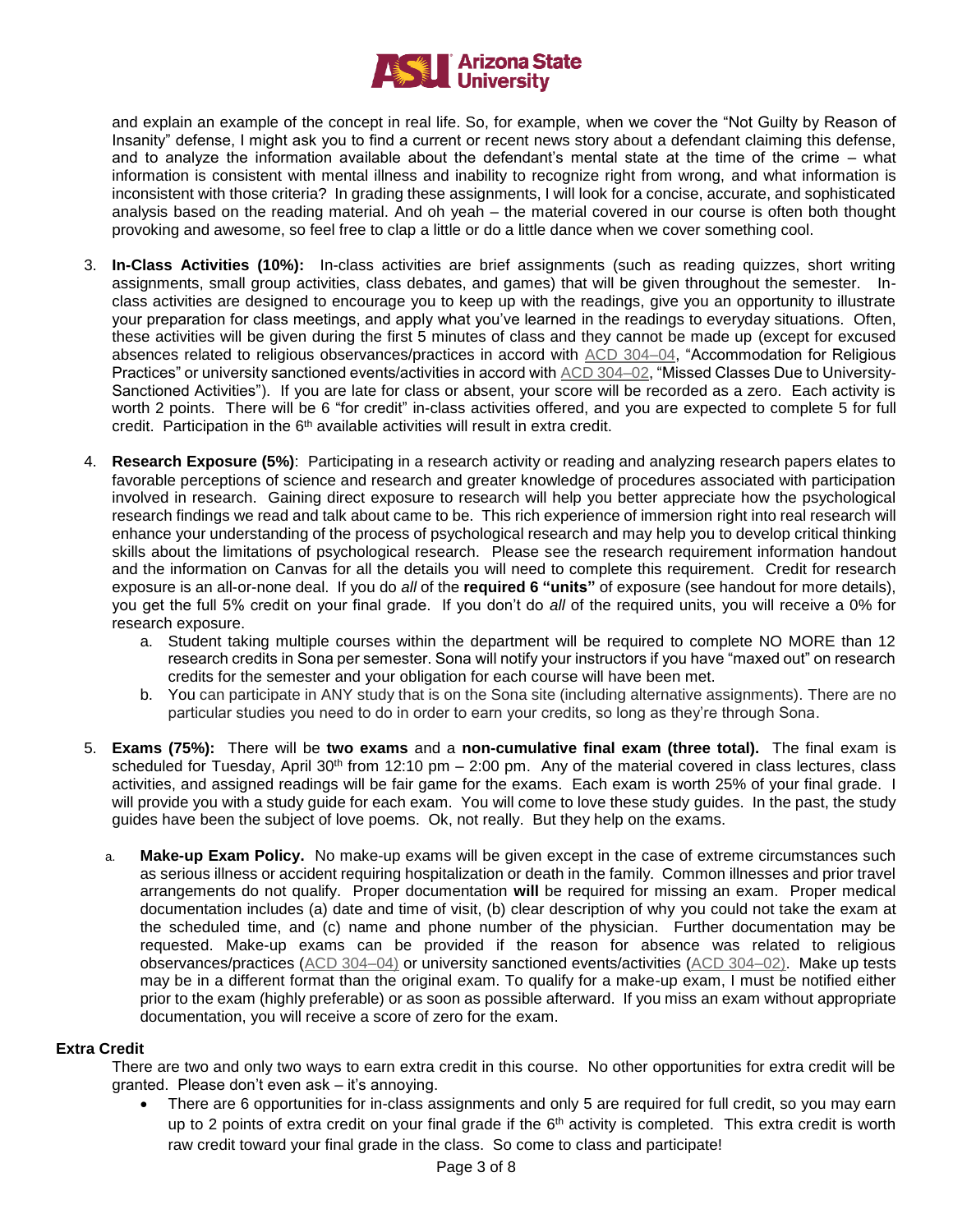

 ASU West is holding its first ever TEDx event on April 2, 6-930pm.<https://newcollege.asu.edu/tedxasuwest> It should be a great evening full of short, interesting talks by a variety of experts in our ASU West community. I will be presenting on why experts are perhaps even more biased than non-experts, and know of several colleagues and stellar students who will be presenting on other interesting topics. If you register, attend, and submit a 1-2 paragraphs through Canvas by April 5<sup>th</sup> at 11:59pm tying something you learn there to the course content, you can earn up to 2 points of extra credit on your final grade. Again, this is worth raw credit toward your final grade. So come and learn, and support our community!

## **Honors Enrichment Contracts (Enrichment Opportunity Open to Non-Honors Students Too)**

Students taking this course for honors enrichment (and anyone else who wants to) can participate in a "*Forensic Psychology in Literature*" reading group that will meet for one hour every other week over the course of the semester. The group will choose which book(s) to read from a list developed by Dr. Neal of literature reflecting forensic psychology issues. Each member of the honors reading group will be expected to develop questions prior to each meeting based on the reading for that segment (such as 1-2 chapter of the novel) and then pose questions to the group and participate in discussion when other group members pose their questions. At the end of the book / reading group, each honors student will write a 4-5 page paper about forensic psychology in the book(s).

#### **Grading Scale**

| A+… 97-100  | B+ …… 87-89 | C+…… 77-79 | E …… ≤59 |
|-------------|-------------|------------|----------|
| A …… 93-96  | B …….83-86  | C 70-76    |          |
| A- …… 90-92 | B- …….80-82 | D 60-69    |          |

#### **Grading System**

Final grades consist of participation during in-class activities (10%), completion of reading questions (10%), research exposure (5%), and 3 exams (75% total). Grades can be determined with this chart:

|                          | Points Earned                             |     | Raw Final Grade Percent |
|--------------------------|-------------------------------------------|-----|-------------------------|
| Reading questions        | (out of $10$ )                            | $=$ |                         |
| In-class assignments     | (out of $10$ )                            | $=$ |                         |
| <b>Research Exposure</b> | (out of $5$ )                             | $=$ |                         |
| Exam 1                   | x.25                                      |     |                         |
| Exam 2                   | x.25                                      | $=$ |                         |
| Exam 3 (Final Exam)      | x.25                                      |     |                         |
| <b>Extra Credit</b>      |                                           |     |                         |
|                          | <b>FINAL GRADE</b> (total from above) $=$ |     |                         |

**The Grade of Incomplete**: A grade of incomplete will be awarded only in the event that a documented emergency or illness prevents a student who is doing acceptable work from completing a small percentage of the course requirements at the end of the semester. The guidelines in the current general ASU catalog regarding a grade of incomplete will be strictly followed. **A grade of incomplete will NOT be awarded unless there is documented evidence of extreme personal or immediate family hardship.** Changes in work hours, child-care emergencies, or other similar personal problems will not be approved as reasons for awarding incompletes. The Director of the School of Social and Behavioral Sciences must approve all incomplete grade requests.

**Withdrawals: I CANNOT withdraw students for any reason.** Specifically, students should be aware that non-attendance will **NOT** automatically result in their being dropped from the course. Therefore, if a student does not attend class during the first week or for any extended period of time during the semester, they should not presume that they are no longer registered. **It is the student's responsibility to be aware of and manage their registration status.**

Any withdrawal must be completed by the deadline date in accordance to the appropriate session at the registrar's office. If not, you will still be officially enrolled and you will receive a grade based on your work completed. For additional information about ASU's withdrawal policy and the possible consequences of withdrawing from a class, contact Registration Services or your academic counselor.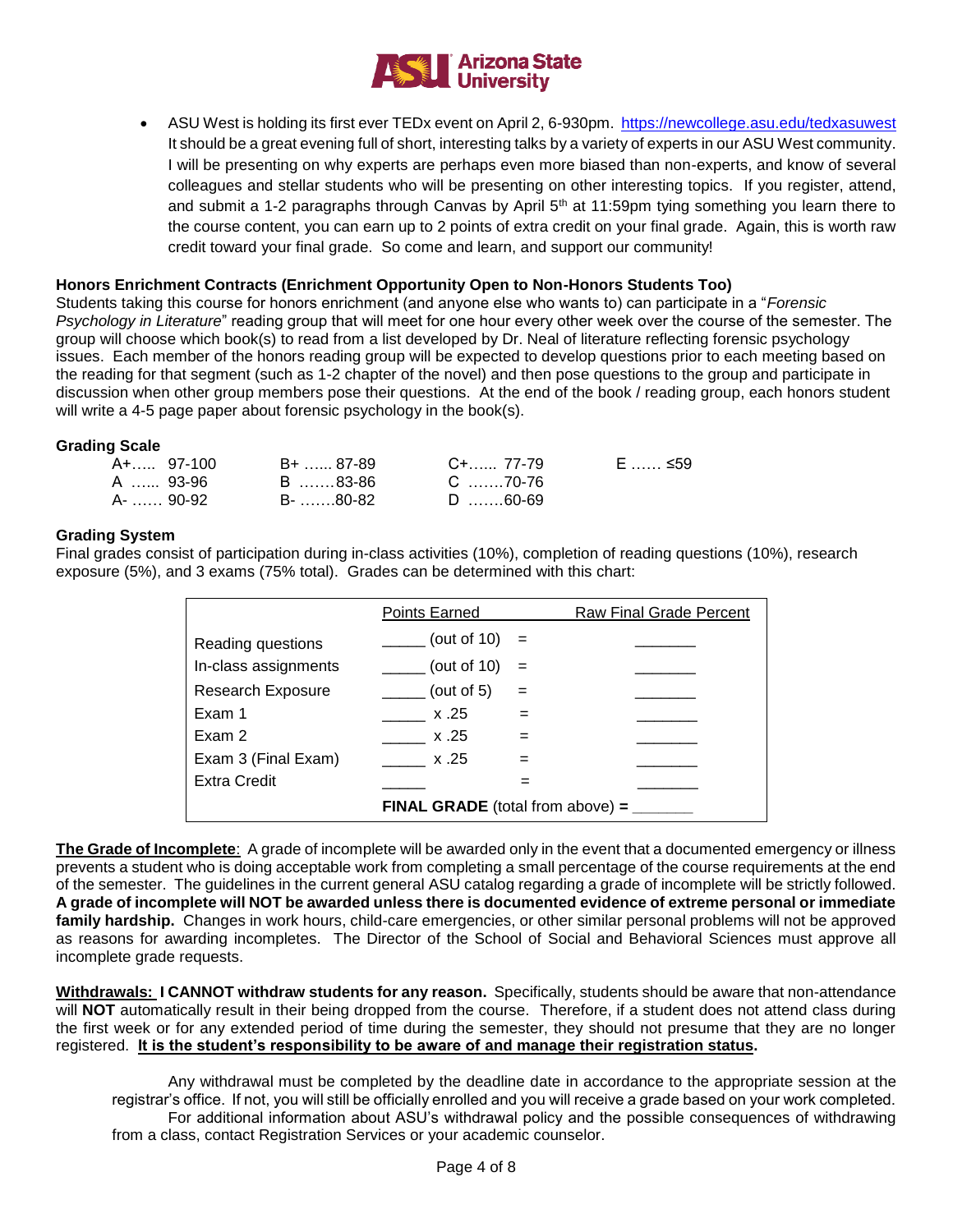

#### **Policy against Threatening Behavior:** Don't do it - <http://www.asu.edu/aad/manuals/ssm/ssm104-02.html>

**Reasonable Accommodations for Students with Disabilities**: The Disability Resource Center (DRC) provides information and services to students with any documented disability who are attending ASU West [\(https://eoss.asu.edu/drc](https://eoss.asu.edu/drc) UCB Room 304; 480-965-1234). Individualized program strategies and recommendations are available for each student as well as current information regarding community resources. Students also may have access to specialized equipment and supportive services and should contact the instructor for accommodations that are necessary for course completion.

#### **Academic Integrity and Code of Conduct:**

*Academic Integrity Policy*: [http://provost.asu.edu/academicintegrity.](http://provost.asu.edu/academicintegrity) *Code of Conduct*:<http://students.asu.edu/srr/code> Scholastic dishonesty is uncommon and will be dealt with harshly by the University. Each student has an obligation to act with honesty and integrity, and to respect the rights of others in carrying out all academic assignments. A student may be found to have engaged in academic dishonesty if during or in connection with any academic evaluation, s/he:

- $\triangleright$  Engages in any form of academic deceit;
- $\triangleright$  Refers to materials or sources or employs devices (e.g., audio recorders, crib sheets, or commercial research services) not authorized by the instructor for use during the academic evaluation;
- $\triangleright$  Possesses, buys, sells, obtains, or uses, without appropriate authorization, a copy of any materials intended to be used for academic evaluation in advance of its administration;
- $\triangleright$  Acts as a substitute for another person in any academic evaluation;
- $\triangleright$  Uses a substitute in any academic evaluation;
- $\triangleright$  Depends on the aid of others to the extent that the work is not representative of the student's abilities, knowing or having good reason to believe that this aid is not authorized by the instructor;
- $\triangleright$  Provides inappropriate aid to another person, knowing or having good reason to believe the aid is not authorized by the instructor;
- $\triangleright$  Engages in plagiarism;
- $\triangleright$  Permits his or her work to be submitted by another person without the instructor's authorization; or
- $\triangleright$  Attempts to influence or change any academic evaluation / record for reasons not relevant to class achievement.

PSY 368 / 28314 follows the ASU Academic Integrity Policy in the administration of all course examinations and assignments. Violations of the University Academic Integrity policy will not be ignored. Penalties include reduced or no credit for submitted work, a failing grade in the class, a note on your official transcript that shows you were punished for cheating, suspension, expulsion and revocation of already awarded degrees. The university requires that the implementation of any of these penalties for violations of the academic integrity policy be reported to the Dean's office. The Integrity Policy defines the process to be used if the student wishes to appeal this action.

#### **Course/Instructor Evaluation**

The course/instructor evaluation for this course will be conducted online 7-10 days before the last official day of classes of each semester or summer session. Your response(s) to the course/instructor are anonymous and will not be returned to your instructor until after grades have been submitted. The use of a course/instructor evaluation is an important process that allows our college to (1) help faculty improve their instruction, (2) help administrators evaluate instructional quality, (3) ensure high standards of teaching, and (4) ultimately improve instruction and student learning over time. Completion of the evaluation is not required for you to pass this class and will not affect your grade, but your cooperation and participation in this process is critical. About two weeks before the class finishes, watch for an e-mail with **"NCIAS Course/Instructor Evaluation"** in the subject heading. The email will be sent to your official ASU e-mail address.

#### **Useful Websites**

Canvas: For easy access to announcements, assignments, handouts, grades, and the syllabus.

## <https://asu.instructure.com/>

ASU Academic Success Programs

ASU provides an amazing number of free services to help students succeed, including tutoring, writing support, and more for your courses. See<https://tutoring.asu.edu/> for more info.

ASU Counseling Services Website

ASU Counseling Services offers confidential, personal counseling and crisis services for students experiencing emotional concerns, problems in adjusting, and other factors that affect their ability to achieve their academic and personal goals. <https://eoss.asu.edu/counseling>

Psychology as a major and/or career:<http://www.apa.org/topics/psychologycareer.html>

Forensic Psychology and Psychology-Law Graduate Programs and Careers – explore the American Psychology-Law Society website:<http://www.apadivisions.org/division-41/>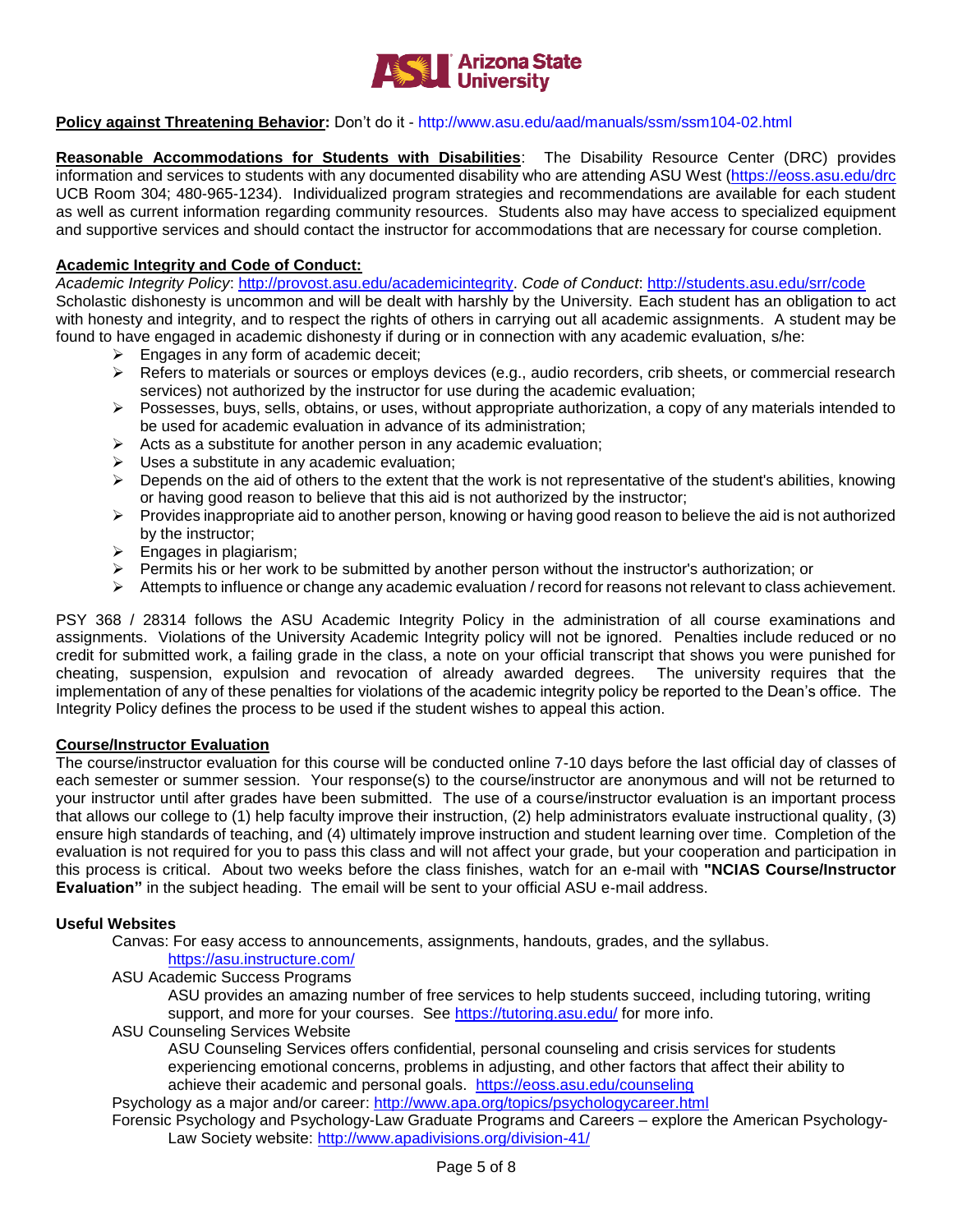

## **Classroom Expectations**

- **Electronic Devices:** Please turn off or silence cell phones and electronic devices for class…I start off every class by turning my own off. Do not send texts or check email, Facebook page, etc. during class. I really can see you no matter how fast your thumbs are and it's not too difficult to notice when you aren't paying attention. During exams, electronic devices of any kind will not be allowed on your person or near your desk.
- **Class Time:** I will not keep you after class time is up. But please do not begin packing up until I dismiss you. This is distracting and disrespectful to me and your fellow students. If you have a reason to leave class early tell me prior to the start of class and sit in the back to minimize distractions as you leave.
- **Classroom Civility:** One of the most valuable aspects of college is exposure to a variety of life experiences and differing viewpoints. Please be respectful of other students. Some topics of discussion may be sensitive or controversial. Keep this in mind as you share your opinions, and be considerate of others when they are sharing.
- **Course Content Copyright:** Course content, including lectures, are copyrighted material. Students may not sell notes taken during the conduct of the course (see [ACD 304–06,](http://www.asu.edu/aad/manuals/acd/acd304-06.html) "Commercial Note Taking Services" for more information).
- **Sexual Violence and Harassment:** Title IX is a federal law that provides that no person be excluded on the basis of sex from participation in, be denied benefits of, or be subjected to discrimination under any education program or activity. Both Title IX and university policy make clear that sexual violence and harassment is prohibited. An individual who believes they have been subjected to sexual violence or harassed on the basis of sex can seek support, including counseling and academic support, from the university. If you or someone you know has been harassed on the basis of sex or sexually assaulted, you can find information and resources at [https://sexualviolenceprevention.asu.edu/faqs.](https://sexualviolenceprevention.asu.edu/faqs) As a mandated reporter, I am obligated to report any information I become aware of regarding alleged acts of sexual discrimination, including sexual violence and dating violence. ASU Counseling Services are available if you wish discuss any concerns confidentially and privately: [https://eoss.asu.edu/counseling.](https://ex2010.asu.edu/owa/redir.aspx?SURL=ZtsWTYpzMIKAOrlHjVi9WSEHzUw-g9u0AOZcjtBtGHumImQxdgLTCGgAdAB0AHAAcwA6AC8ALwBlAG8AcwBzAC4AYQBzAHUALgBlAGQAdQAvAGMAbwB1AG4AcwBlAGwAaQBuAGcA&URL=https%3a%2f%2feoss.asu.edu%2fcounseling)

## **Survival Guide for This Class**

- Take the class seriously.
- Come to class. Regularly (as in, come to class everyday).
- Read the assigned text *before* coming to class.
- Respond to the reading assignments *before coming to class*.
- Take good notes. If you aren't sure whether your notes are good notes, ask me to look over them.
- Get organized and manage your time (do not procrastinate)
- Complete all assignments. On time.
- Be active and engaged in class discussions.
- Ask questions.
- Draw examples from your personal experiences to illustrate the topics.
- Come visit me and our TA Emily Line in office hours.
- Make friends. Get contact info from a few other students in case you miss a day and need notes, etc.
- Review exams. Come see your exam and the answer key in office hours to identify problem areas.
- Use the resources available to you. Each other, the instructor, campus resources, etc.
- HAVE FUN!!!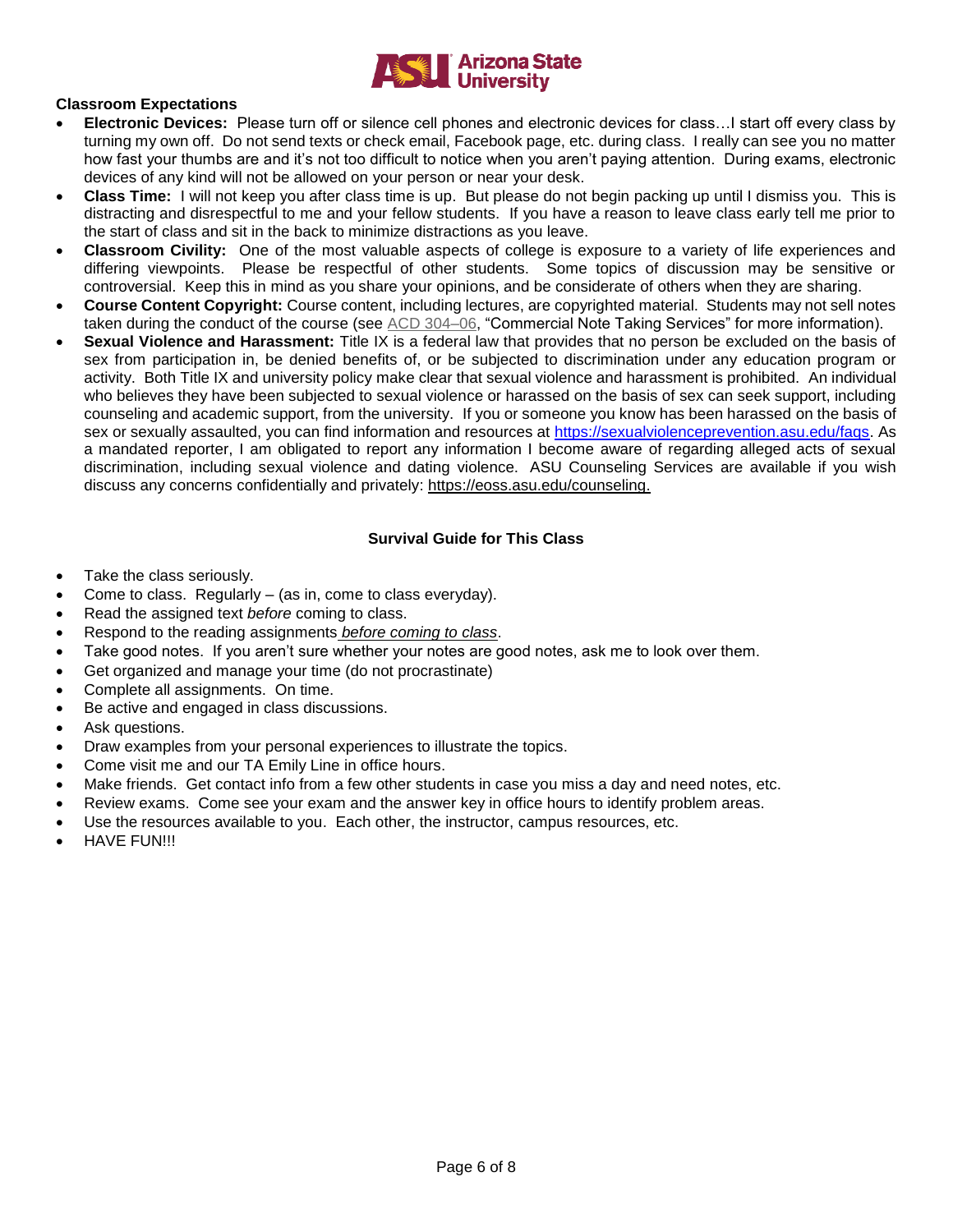

## **Tentative Course Schedule\***

|                               |                                                              | <b>UUUIJE UUIJEUU</b>                                                                                                                                                                                                                                                                     |
|-------------------------------|--------------------------------------------------------------|-------------------------------------------------------------------------------------------------------------------------------------------------------------------------------------------------------------------------------------------------------------------------------------------|
| <b>Class dates</b>            | Topic(s)                                                     | Reading(s) to be completed                                                                                                                                                                                                                                                                |
| 1/8<br>$1/10$                 | <b>What is Forensic Psychology?</b>                          | Ewing & McCann: Preface & Introduction<br>Huss Ch. 1 & 2<br>Neal, T.M.S. (2018). Forensic psychology and correctional<br>psychology: Distinct but related subfields of psychological science<br>and practice. American Psychologist, 73, 651-662.                                         |
| 1/15<br>1/17<br>$1/22$        | <b>Expert Witnesses &amp; Testimony</b>                      | Ewing & McCann:<br>Ch. 7 "Cameron Hooker: Judging the Experts?" &<br>Ch. 12 "Jeffrey Dahmer: Serial Murder, Necrophilia,<br>& Cannibalism"<br>Huss Ch. 3<br>Selected readings from Brodsky's testifying in court books<br>Read (or at least skim) Wonder Woman's Secret Past (New Yorker) |
| 1/24<br>2/29                  | Careers in Forensic<br>Psychology                            | <b>American Psychology-Law Society's (AP-LS) "Careers</b><br>in Psychology and Law"                                                                                                                                                                                                       |
|                               | (see Canvas for all readings)                                | Pgs 1-11 AP-LS Guide to Grad Programs in Forensic & Legal Psych                                                                                                                                                                                                                           |
|                               |                                                              | Careers in Psych packet from Dr. Neal                                                                                                                                                                                                                                                     |
|                               |                                                              | Sample Job Ads                                                                                                                                                                                                                                                                            |
|                               |                                                              | Neal, T.M.S. (2018). Building access and excellence across the<br>curriculum in ASU's Law and Behavioral Science programs.                                                                                                                                                                |
|                               |                                                              | Optional: Psychology Degree Career Exploration Guide                                                                                                                                                                                                                                      |
| 1/31<br>2/5<br>(No Class 2/7) | <b>Review Day</b><br>Exam 1                                  |                                                                                                                                                                                                                                                                                           |
| 2/12<br>2/14<br>2/19          | <b>Competence to Stand Trial</b>                             | Ewing & McCann:<br>Ch. 15 "Colin Ferguson: A Fool for a Client" &<br>Ch. 16 "Ralph Tortorici: A Question of Competence"<br>Huss Ch. 8 p. 167-184<br>Dusky v. U.S. (1960) - one page SCOTUS opinion (on Canvas)                                                                            |
| 2/21<br>2/26<br>2/28          | Insanity &<br><b>Diminished Capacity</b>                     | Ewing & McCann:<br>Ch. 8 "John W. Hinckley, Jr.: Shooting for the Stars"<br>Ch. 19 "Andrea Yates: An American Tragedy"<br>Huss Ch. 9<br>Clark v. AZ (2006) – one page case brief (on Canvas)                                                                                              |
| 3/12 (group)<br>3/14 (group)  | "Brains on Trial"<br>(available on YouTube<br>and in Canvas) | Watch & discuss "Brains on Trial" Episode 1 with your small<br>group whenever you choose today (no class meeting)<br>Watch & discuss "Brains on Trial" Episode 2 with your small<br>group whenever you choose today (no class meeting)                                                    |